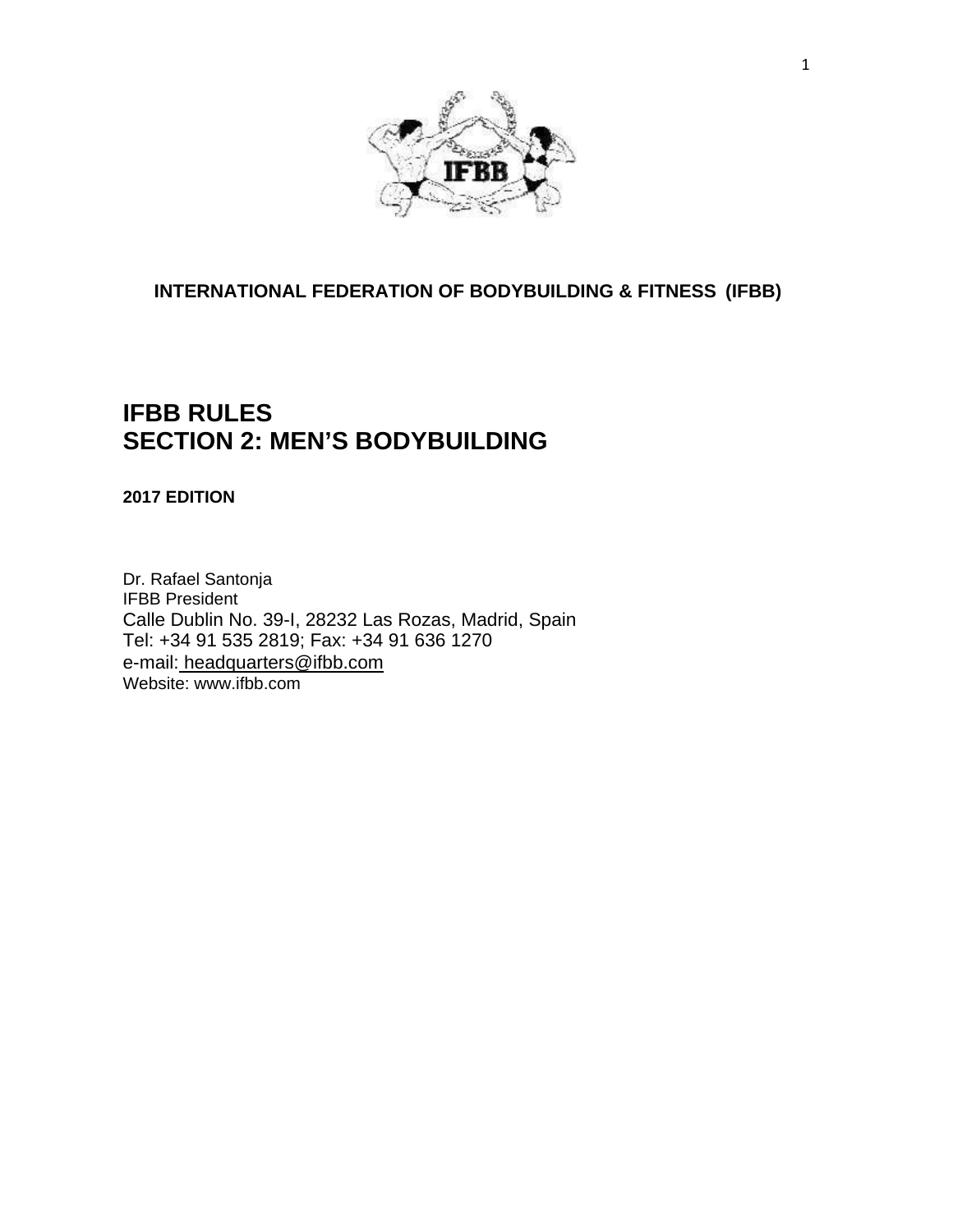# **SECTION 2: MEN'S BODYBUILDING**

.

| Article 1: Introduction                                                         | 3              |
|---------------------------------------------------------------------------------|----------------|
| Article 2: Responsibilities of Organizers to Athletes and Delegates             | 3              |
| Article 3: Categories                                                           | $\overline{4}$ |
| Article 4: Rounds                                                               | 5              |
| Article 5: Prejudging: Elimination Round                                        | 5              |
| Article 6: Prejudging: Posing Attire for All Rounds                             | 6              |
| Article 7: Prejudging: Assessing and Scoring of the Elimination Round           | 6              |
| Article 8: Prejudging: Presentation of Round 1 (Comparisons in Mandatory Poses) | $\overline{7}$ |
| Article 9: Prejudging: Scoring of Round 1                                       | 8              |
| Article 10: Assessing of the Elimination Round, Round 1 and Round 2             |                |
| (Comparisons in Mandatory Poses)                                                | 8              |
| Article 11: Finals                                                              | 9              |
| Article 12: Finals: Presentation of Round 2 (Mandatory Poses and Posedown)      | 9              |
| Article 13: Finals: Scoring of Round 2                                          | 9              |
| Article 14: Finals: Assessing of Round 2                                        | 10             |
| Article 15: Finals: Presentation of Round 3 (Posing Routines)                   | 10             |
| Article 16: Finals: Scoring of Round 3                                          | 10             |
| Article 17: Finals: Assessing of Round 3                                        | 11             |
| Article 18: Finals: The Awarding Ceremony                                       | 11             |
| Article 19: Finals: Overall Category and Award                                  | 11             |
| Article 20: Finals: Teams Classification Results and Awards                     | 12             |
| Appendix 1: Detailed Description of the Seven Mandatory Poses                   | 12             |
| Appendix 2: Pictures of the Seven Mandatory Poses                               | 13             |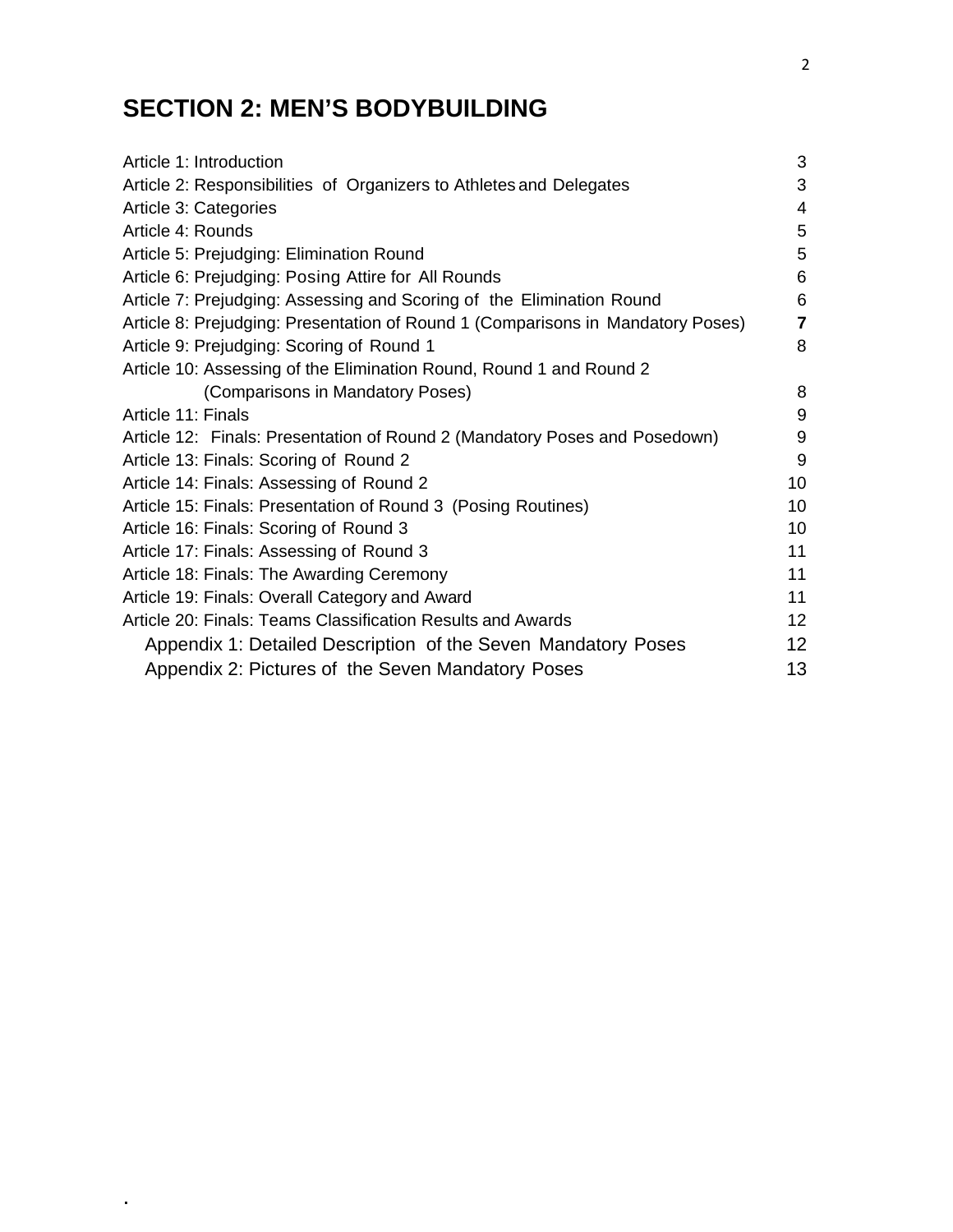# **Article 1 – Introduction**

Men's Bodybuilding was officially recognized as a sport discipline in the modern version by the 1970 IFBB International Congress in Belgrade, Yugoslavia. Women's Bodybuilding was officially recognized as a sport discipline by the 1982 IFBB International Congress in Brugge, Belgium, and was cancelled by the 2013 IFBB International Congress in Marrakesh, Morocco, being replaced by Women's Physique division.

#### 1.1 General:

The IFBB Rules for Men's Bodybuilding consist of regulations, policies, directives and decisions intended to guide the IFBB and its Members in the administration of the sport of Men's Bodybuilding.

#### 1.2 Rules:

Certain administrative and technical rules that appear in Section 1: General Rules are the same for Men's Bodybuilding and therefore, are not repeated in this section.

#### **Article 2 – Responsibilities of Organizers to Athletes and Delegates**

2.1 Responsibilities

The Organizer of a World Championships will undertake to cover the cost of doubleoccupancy accommodations and meals (breakfast, lunch and dinner) for athletes and delegates as follows:

1. World Bodybuilding Championships and IFBB International Congress(included Men's Bodybuilding, Men's Classic Bodybuilding, Men's Games Classic Bodybuilding Men's Physique, Muscular Men's Physique):

For five days (four nights) according to the following scale:

a. Three or more competitors - Two delegates

b. One or two competitors - One delegate

*Note 1: The maximum allowable number of A-team competitors per National Federation may not exceed the number of categories open at these Championships, with a maximum of two competitors allowed to compete in any one category. Note 2: The maximum allowable number of A-team competitors per National Federation in any one discipline may not exceed the number of categories in that discipline. Note 3: A maximum of twenty competitors are permitted in the A-team (seven male bodybuilders, five male classic bodybuilders, two male games classic bodybuilders, six men's physique athletes) and will be accepted per National Federation with a maximum of two competitors allowed to compete in any one category. Note 4: Each National Federation may enter a B-team. The maximum allowable* 

*number of competitors in the B-team shall not exceed those in the A-team. Detailed information regarding the A-Team and B-Team competitors is available in Section 1: General Rules, Article 9.3.*

*Note 5: Delegates without athletes will have to pay for the Full Package Special Rate. Note 6: Upon agreement between the IFBB and the Organizer, one additional category may be opened for competition.*

2. In Senior Men's Bodybuilding, each National Federation may enter:

a. An A-team of up to a maximum of seven competitors, with a maximum of two competitors allowed to compete in any one category.

b. A B-team of up to a maximum of seven competitors, with a maximum of two competitors allowed to compete in any one category.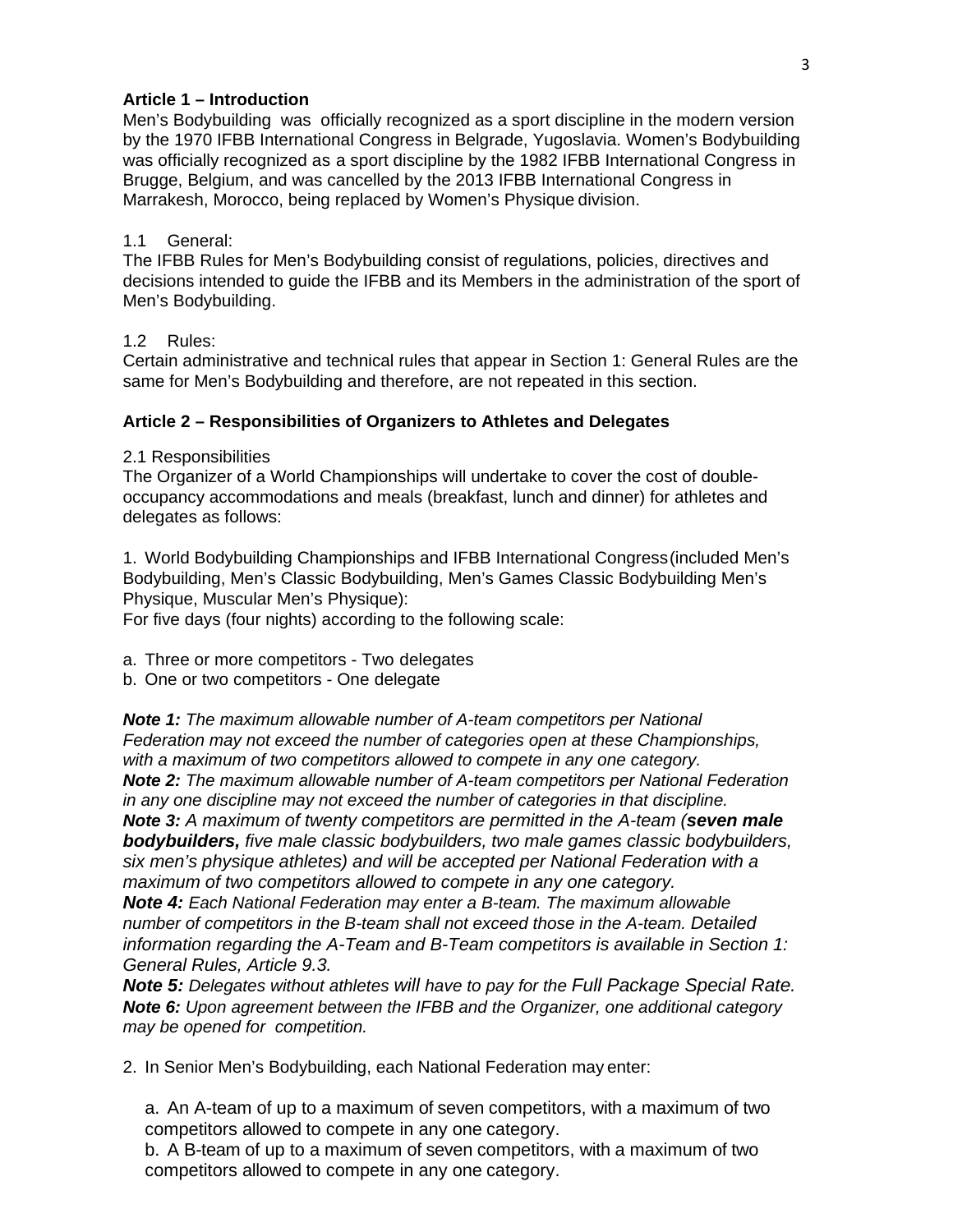3. World Juniors and Masters Bodybuilding and Fitness Championships: For four days (three nights) according to the following scale:

- a. Three or more competitors Two delegates
- b. One or two competitors One delegate

*Note 1: The maximum allowable number of A-team competitors per National Federation may not exceed the number of categories open at these Championships, with a maximum of two competitors allowed to compete in any one category. Note 2: A maximum allowable number of A-team competitors per National Federation in any one discipline may not exceed the number of categories in that discipline. Note 3: A maximum of thirty six competitors in A-team (two female junior fitness, one male junior fitness, one female junior bodyfitness, three female junior bikini fitness, two male junior bodybuilders, one male junior classic bodybuilder, three male junior physique, twelve male master bodybuilders, three male master classic bodybuilders, three male master physique, two female master bodyfitness, two female master bikini fitness, one female master physique) will be accepted per National Federation with a maximum of two competitors allowed to compete in any one category.*

*Note 4: Each National Federation may enter a B-team. The maximum allowable number of competitors in the B-team shall not exceed those in the A-team, except for the masters categories, where the number of B-team competitors is unlimited. Detailed information regarding the A-Team and B-Team competitors is available in Section 1: General Rules, Article 9.3.*

*Note 5: Delegates without athletes will have to pay for the Full Package Special Rate. Note 6: Upon agreement between the IFBB and the Organizer, additional categories may be opened for competition*.

- 4. In Junior Men's Bodybuilding (age 16-23 years), each National Federation may enter:
	- a. An A-team of up to a maximum of two competitors.
	- b. A B-team of up to a maximum of two competitors.

5. In Master Men's Bodybuilding (age over 40 years), each National Federation may enter an A-team of up to a maximum of twelve competitors. The number of B-team competitors is unlimited.

#### **Article 3 – Categories**

3.1 Categories:

Bodybuilding competition at the World Championships is open in the following seven categories:

| a. Bantamweight:      | Up to and incl. 65 kg* |
|-----------------------|------------------------|
| b. Lightweight:       | Up to and incl. 70 kg  |
| c. Welterweight:      | Up to and incl. 75 kg  |
| d. Middleweight:      | Up to and incl. 80 kg  |
| e. Light-Heavyweight: | Up to and incl. 90 kg  |
| f. Heavyweight:       | Up to and incl. 100 kg |
| g. Super-Heavyweight: | Over 100 kg            |

*\*- Only when held in Asia or South America.*

*Note 1: Upon agreement between the IFBB and the Organizer, one additional category may be opened for competition.*

3.2 There are two categories in junior men's world-level bodybuilding competition,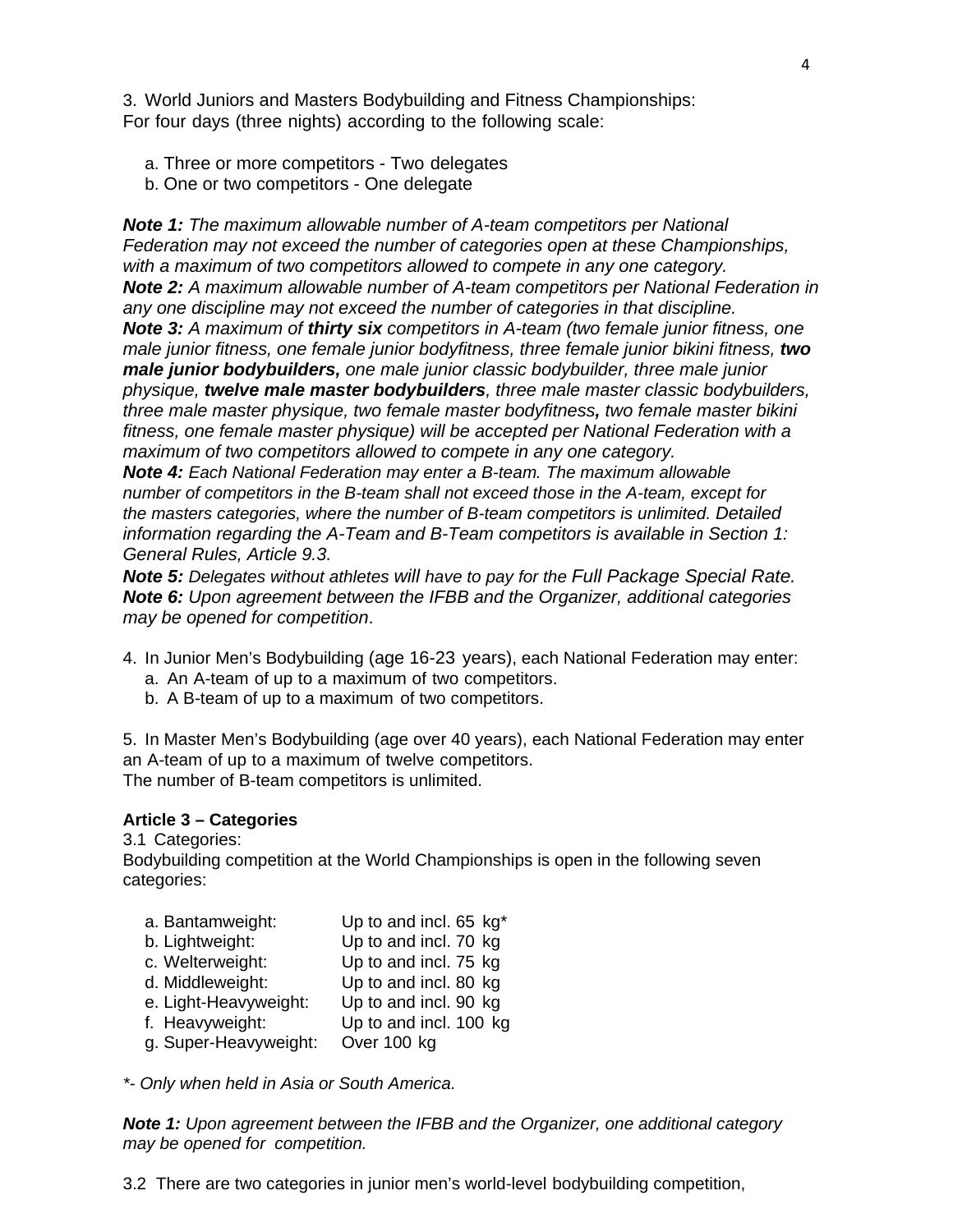currently as follows:

- 16 to 23 years of age inclusive:
	- a. Lightweight: Up to and incl. 75 kg
	- b. Heavyweight: Over 75kg

3.3 There are twelve categories in master men's world-level bodybuilding competition, currently as follows:

- 40 to 44 years of age inclusive:
	- a. Lightweight: Up to and incl. 70 kg b. Middleweight: Up to and incl. 80 kg c. Light-Heavyweight: Up to and incl. 90 kg
	- b. Heavyweight: Over 90 kg
- 45 to 49 years of age inclusive:
	- d. Lightweight: Up to and incl. 70 kg
	- e. Middleweight: Up to and incl. 80 kg
	- f. Light-Heavyweight: Up to and incl. 90 kg
	- b. Heavyweight: Over 90 kg
- 50 to 54 years of age inclusive:
	- a. Middleweight: Up to and incl. 80 kg
	- b. Heavyweight: Over 80 kg
- 55 years of age and over:
	- a. Middleweight: Up to and incl. 75 kg
	- b. Heavyweight: Over 75 kg

3.4 A category can only be run if there are not less than 6 athletes in this category. If less than 6 athletes, categories will be combined and run as one open class, if possible.

#### **Article 4 – Rounds**

4.1 Rounds: Men's Bodybuilding will consist of the following four rounds:

- 1. Prejudging: Elimination Round (Four Mandatory Poses)
- 2. Prejudging: Round 1 (Four Mandatory Poses and Comparisons of Seven Mandatory Poses)
- 3. Finals: Round 2 (Seven Mandatory Poses and Posedown)
- 4. Finals: Round 3 (Free Posing Routines 60 sec.)

#### **Article 5 – Prejudging: Elimination Round**

#### 5.1 General:

A time-table for prejudging in each category should be published after the Official Athlete Registration. In order to give themselves time to warm up and change into their posing attire, competitors should be in the backstage warm-up area at least 45 minutes prior to the start time of the judging of their category. All competitors will be solely responsible for ensuring that they are present and prepared to compete when their category is called onstage failing which they may be eliminated from the competition.

5.2 Elimination Round Procedures:

An Elimination Round will be held when there are more than 15 competitors in a category. IFBB Chief Judge decides if the Elimination Round will be necessary. The Elimination Round will be carried out as follows: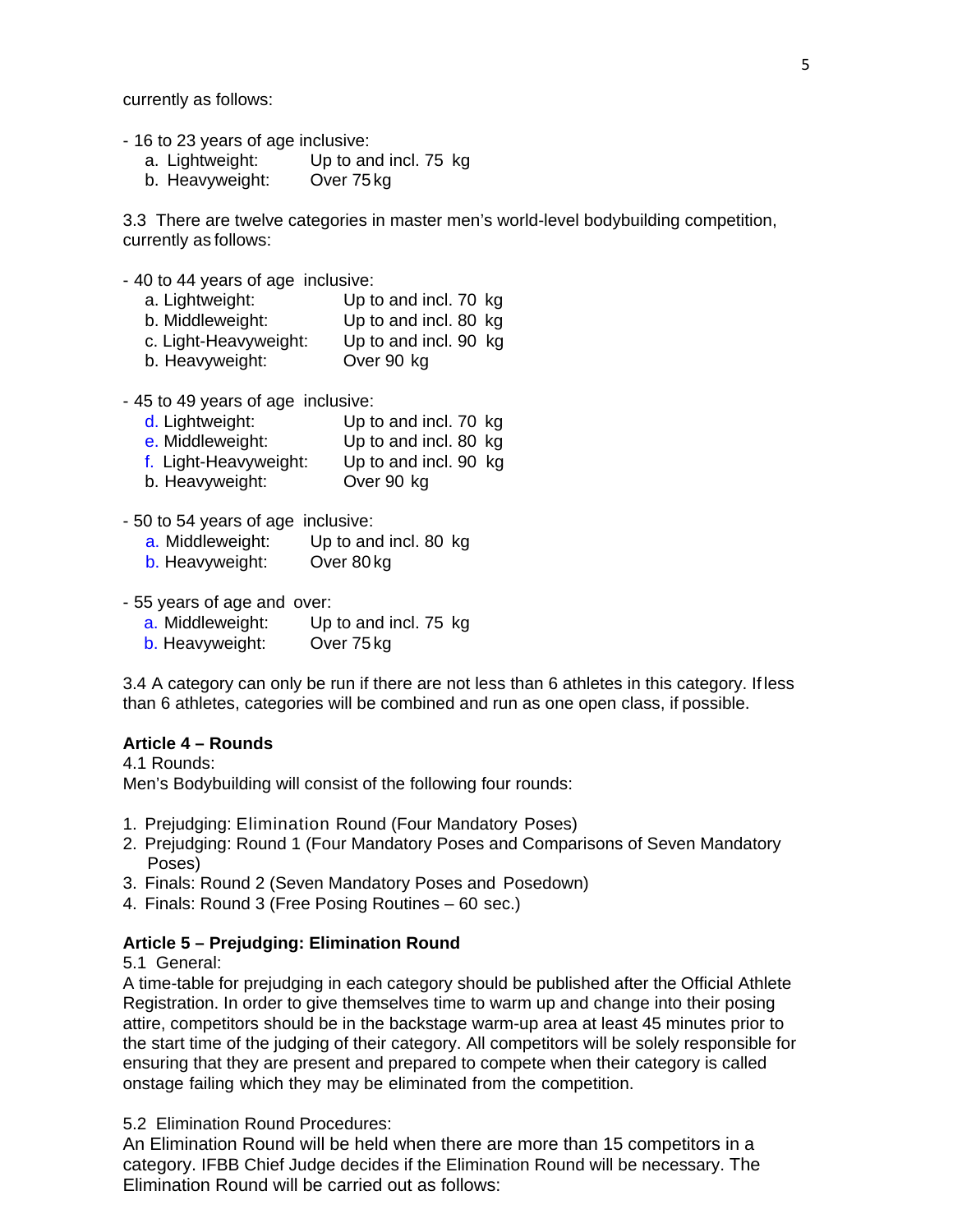1. The entire line-up is brought onstage, in numerical order and in a single line or two lines, if necessary.

2. The line-up is divided into two equal-size groups and is positioned onstage so that one group is to the left of the stage; the other group is to the right of the stage. The center portion of the stage is left open for comparison purposes.

3. In numerical order, and in groups of not more than eight competitors at a time, each group is directed to the center-stage area to perform the following four Mandatory Poses:

- a. Front double biceps;
- b. Side chest;
- c. Back double biceps;
- d. Abdominals and thighs.

*Note 1: Detailed description of the Men's Bodybuilding mandatory poses is provided in Appendix 1 to this Section. Note 2: Competitors will not chew gum or any other products while onstage.*

*Note 3: Competitors will not drink any liquids while onstage.*

4. On completion of four mandatory poses, the entire line-up is reformed into a single line, in numerical order, before exiting the stage.

#### **Article 6 – Prejudging: Posing Attire for All Rounds**

6.1 The posing attire must meet the following guidelines:

1. Competitors will wear one-coloured, opaque posing trunks which are clean and decent. The colour, fabric, texture and style of the trunks will be left to the competitor's discretion. The trunks will cover a minimum of  $\frac{3}{4}$  of the gluteus maximus. The front area must be covered and the side of the trunks should be 1 cm in width at a minimum. The use of padding anywhere in the trunks is prohibited.

2. Except for a wedding ring, competitors will not wear footwear, glasses, watches, pendants, earrings, wigs, distracting ornamentation or artificial aids to the figure. Implants or fluid injections causing the change of the natural shape of any other parts or muscles of the body are strictly prohibited and may result in disqualification of the competitor.

3. The use of props during the Prejudging or Finals presentation is strictly prohibited.

6.2 The use of tans and bronzers that can be wiped off is not allowed. If the tan comes off by simply wiping, the athlete will not be allowed to enter the stage. Artificial body colouring and self-tanning products may be used provided that it is applied at least twenty-four hours prior to the Prejudging. Professional competition tanning methods (airbrush tanning, cabin spray tanning) may be used if applied by the professional companies and qualified personnel. Sparkles, glitter, shiny metallic pearls or gold coloring are prohibited whether applied as part of a tanning lotion or applied separately, regardless of who applied them on the competitor's body.

6.3 The excessive application of oil on the body is strictly prohibited; however, body oils and moisturizers may be used in moderation.

6.4 The IFBB Chief Judge, or a delegated by him official, will have the right to make decision if a competitor's attire meets the criteria established in the Rules and an acceptable standards of aesthetics. The athlete may be disqualified if the attire doesn't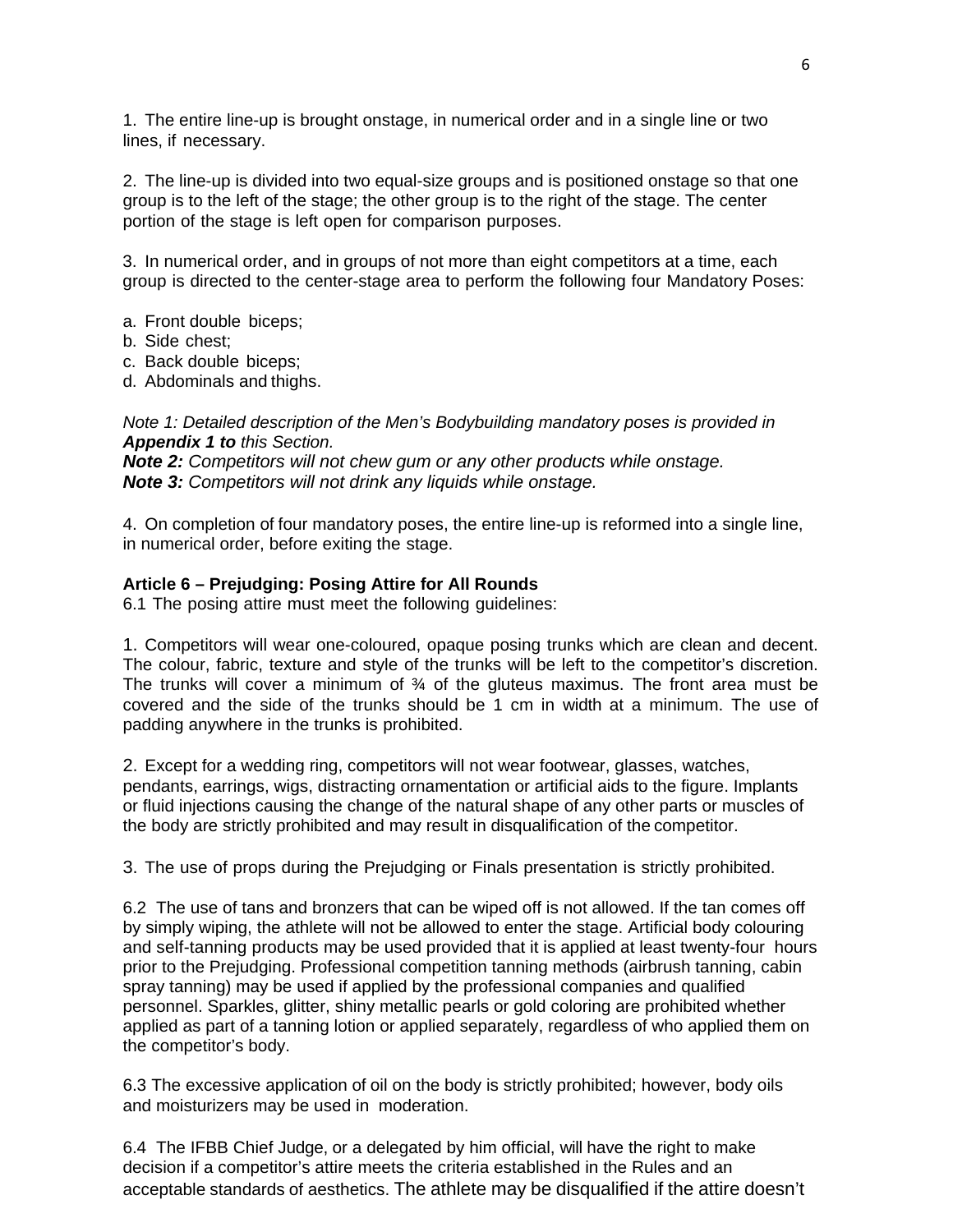meet them.

# **Article 7 – Prejudging: Assessing and Scoring of the Elimination Round**

7.1 Assessment of the Elimination Round:

The same criteria used in judging Round 1 (see Article 10) will be used in judging of the Elimination Round.

1. At this time, the judges will be assessing the overall physique for the degree of proportion, symmetry, muscle size and quality (density, separation, definition) as well as skin tone. The scoring for the Elimination Round will proceed as follows:

7.2 Scoring of the Elimination Round The scoring for the Elimination Round is carried out as follows:

1. If there are more than 15 competitors, the judges will select the top 15 by placing an "X" beside their numbers, using Form 1, entitled "Elimination Round (Judges)". IFBB Chief Judge decides if the Elimination Round will be necessary.

2. Using Form 2, entitled "Elimination Round (Statisticians)", the statisticians will transcribe the judge's selections onto this sheet and will then tally the judge's scores to select the top 15 competitors.

3. If there is a tie between two or more athletes fighting to enter the top 15, the tied athletes will be brought back onstage, and the judges will perform a reassessment of the four mandatory poses to break the tie.

4. Only the top 15 competitors will advance to Semifinals (Round 1).

# **Article 8 – Prejudging: Presentation of Round 1 (Comparisons in Mandatory Poses)**

Round 1 may not be held if there are 6 or less competitors in a category. Decision will be made by the Chief Judge and will be announced after the Official Athlete Registration.

8.1 Round 1 will proceed as follows:

1. All 15 semifinalists will be called onstage as a group in a single line and in numerical order. The entire line-up is brought onstage, in numerical order and in a single line. If time permits, each semifinalist will be introduced by number, name, and country. Decision will be made by the Chief Judge, who will inform the Master of Ceremony or the Announcer.

2. The line-up will be divided into two equal-size groups and will be positioned onstage so that one group is to the left of the stage; the other group is to the right of the stage. The center portion of the stage will be left open for comparison purposes.

3. In numerical order, and in groups of no more than eight competitors at a time, each group will be directed to center-stage area to perform the following initial four Mandatory Poses:

- a. Front double biceps
- b. Side chest
- c. Back double biceps
- d. Abdominal and thighs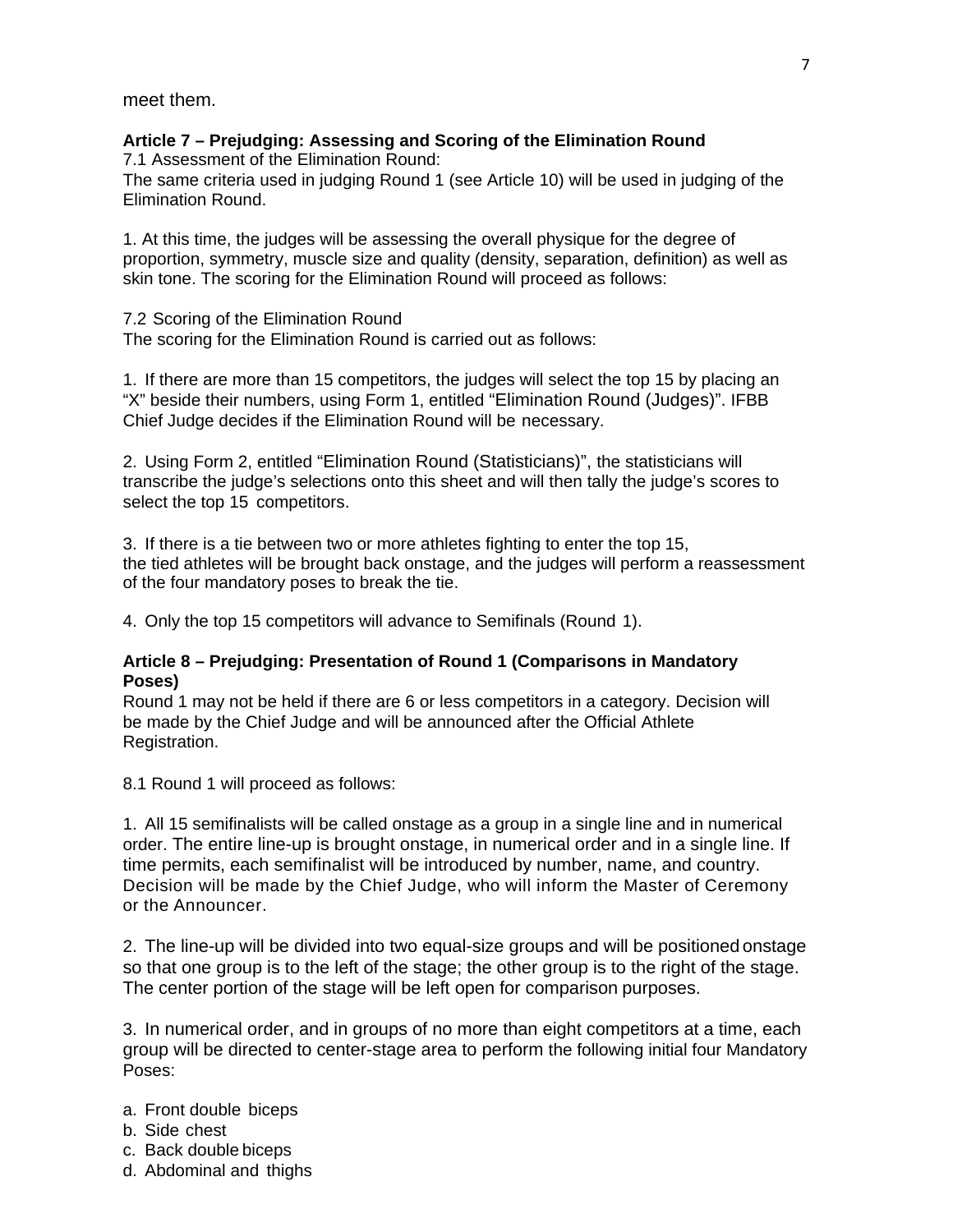This initial grouping of competitors and performance of the four Mandatory Poses is intended to assist the judges in determining which competitors will take part in the comparisons of the seven Mandatory Poses. Detailed description of the Men's Bodybuilding Mandatory Poses is provided in **Appendix 1 to** this Section.

4. All judges submit their individual propositions for the first comparison of the top five athletes to the IFBB Chief Judge. Based on them, the Chief Judge will form the first comparison. The number of athletes to be compared will be determined by the Chief Judge but no less than three and no more than eight competitors will be compared at any one time. Then the judges may be asked to submit individual propositions for the second comparison of the next five athletes, included competitors placing in the middle of the group. The IFBB Chief Judge will form the second and the next comparisons till all competitors will be compared at least once. The total number of comparisons will be decided by the IFBB Chief Judge.

5. All comparisons will be carried out center-stage.

6. In Round 1 individual comparisons, formulated by the IFBB Chief Judge, competitors are directed to perform the following seven Mandatory Poses:

- a. Front double biceps
- b. Front lat spread
- c. Side chest
- d. Back double biceps
- e. Back lat spread
- f. Side triceps
- g. Abdominals and thighs

7. Upon completion of the last comparison, all competitors will return to a single line- up, in numerical order, before exiting the stage.

# **Article 9 – Prejudging: Scoring of Round 1**

9.1 Scoring of Round 1: The scoring for Round 1 will proceed as follows:

1. Using Form 3, entitled "Judge's Individual Placings (Prejudging)", each judge will award each competitor an individual placing from 1 to 15, ensuring that no two or more competitors receive the same placing. The judges may use Form 4, entitled "Judge's Personal Notes" to record their assessment about each competitor.

2. The statisticians will collect Form 3 from the judges and will then transcribe each judge's placings onto Form 5, entitled "Score Sheet (Statisticians)". They will then discard two highest and two lowest scores (if nine judges) or one highest and one lowest (if less than nine judges) for each competitor, and will add up the remaining scores to produce a "Round 1 Subscore" and a "Round 1 Place". The competitor with the lowest subscore is awarded 1st place while the competitor with the highest subscore is awarded 15th place.

3. Should a tie occur in the "Round 1 Subscore", the tie will be broken using the "Relative Placement" method.

*Note: The Relative Placement Method procedure:*

*Each individual judge's scores for the tied athletes will be compared on a columnby column basis with a dot being placed on top of the number for the athlete with the lower placing. All nine regular panel judge's scores (except alternative judges) will be included in the tie breaking calculations. The number of dots will be tallied for each of the tied athletes. The athlete with the greater number of dots will be declared the winner of the tie and will then receive the better placing.*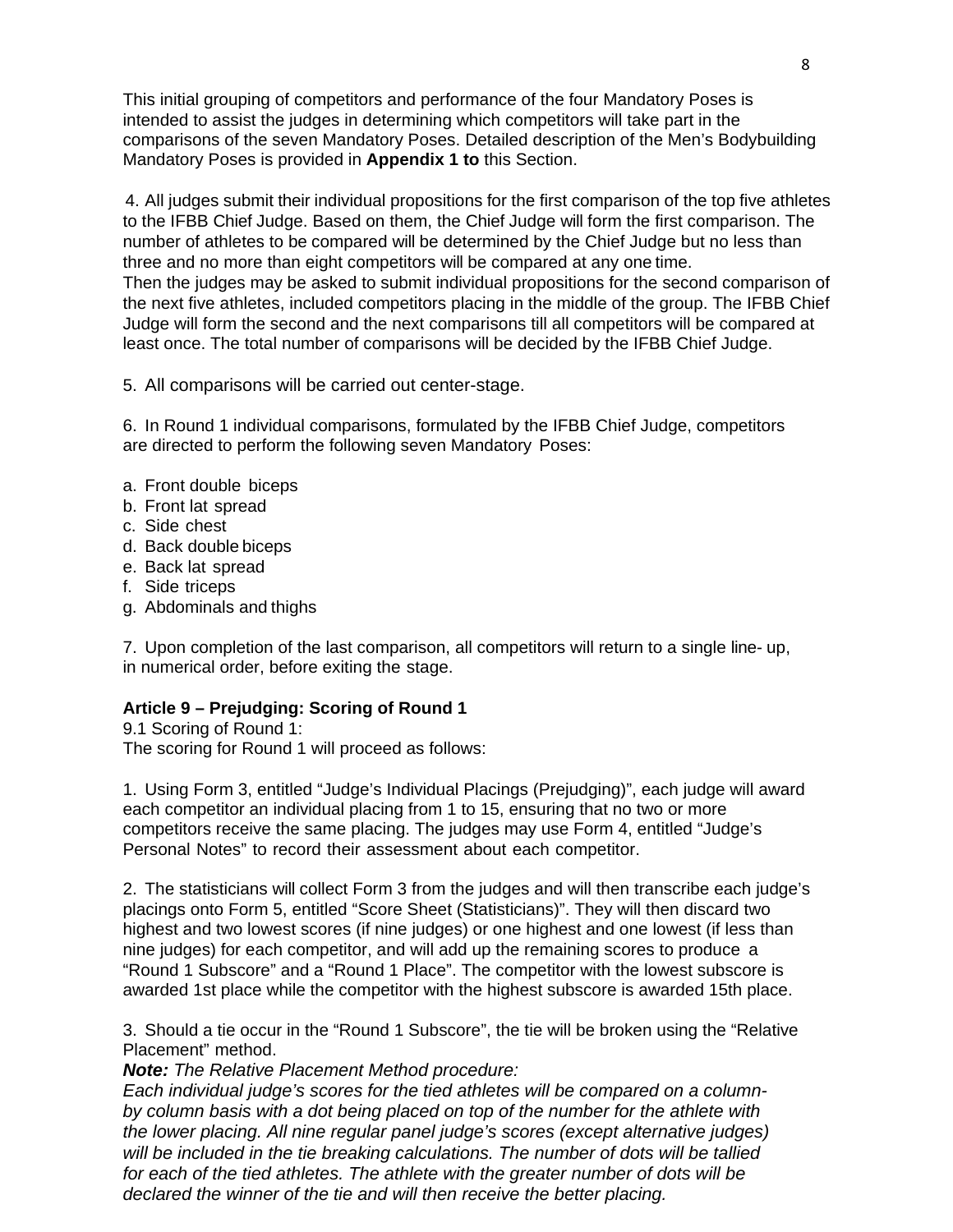4. The scores for the Prejudging will be used to place the top 15 competitors from 1st place to 15th place. The top 6 competitors from the Prejudging will advance to the Finals and will start the Finals with zero points.

5. The top 6 finalists will be announced just after the Prejudging.

# **Article 10 – Assessing of the Elimination Round, Round 1 and Round 2 (Comparisons in Mandatory Poses)**

# 10.1 General:

When assessing a competitor's physique, a judge should follow a routine procedure which will allow a comprehensive assessment of the physique as a whole. During the comparisons of the mandatory poses, the judge should first look at the primary muscle group being displayed. The judge should then survey the whole physique, starting from the head, and looking at every part of the physique in a downward sequence, beginning with general impressions, and looking for muscular bulk, balanced development, muscular density and definition.

The downward survey should take in the head, neck, shoulders, chest, all of the arm muscles, front of the trunk for pectorals, pec-delt tie-in, abdominals, waist, thighs, legs and calves and feet. The same procedure for back poses will also take in the upper and lower trapezius, teres and infraspinatus, erector spinae, the gluteus group, the leg biceps group at the back of the thighs and calves and feet.

A detailed assessment of the various muscle groups should be made during the comparisons, at which time it helps the judge to compare muscle shape, density, and definition while still bearing in mind the competitor's overall balanced development. The comparisons of the Mandatory Poses cannot be overemphasized as these comparisons will help the judge to decide which competitor has the superior physique from the standpoint of muscular bulk, balanced development, muscular density and definition.

# 10.2 Assessing the Male Physique:

In assessing prejudging, overall shape and that of the various muscle groups is important. The judge should favour competitors with a harmonious, classical physique. The judge should look for good posture and athletic bearing, correct anatomical structure (including body framework, broad shoulders, high chest, correct spinal curves, limbs and trunk in good proportion, straight legs, not bandy or knock- kneed).

The judge should also look for good skin tone with an absence of surgical or other scars, spots, acne or tattoos, which the IFBB considers as a skin blemish, tidily dressed hair, well-shaped feet, and toes. When having difficulty in placing two or more competitors who seem to be on the same level, the judge should look for faults in those aspects listed above which will help to differentiate among the competitors. Detail description of the men's Mandatory Poses may be found in **Appendix 1** to this Section.

# **Article 11 – Finals**

11.1 The procedures for the Finals:

The top 6 athletes from the Prejudging advance to the Finals, which consists of two rounds as follows:

- 1. Round 2: Mandatory Poses and Posedown
- 2. Round 3: Posing Routines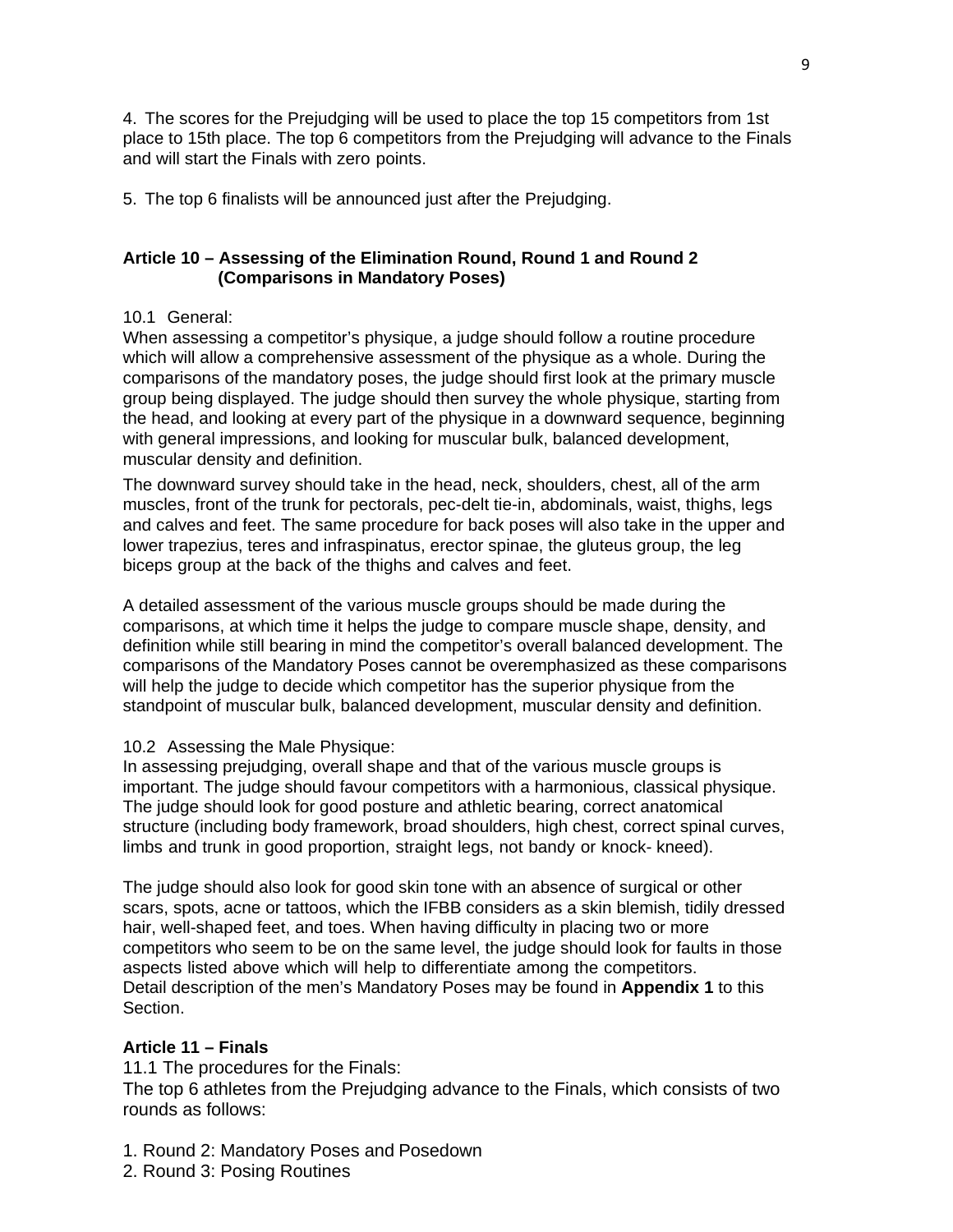11.2 The attire for Round 2 will conform to the same criteria as for Round 1 (see Article 6). *Note: Competitors may use a different trunks that in Round 1; however, they must still conform to the standards of taste and decency as described in Article6*.

# **Article 12 – Finals: Presentation of Round 2 (Mandatory Poses and Posedown)**

12.1 Presentation of Round 2: The procedures for Round 2 will be as follows:

1. The top 6 finalists will be brought onstage in a single line and in numerical order. Each finalist will be introduced by number, country and name.

2. The top 6 finalists will perform the 7 Mandatory Poses, as a group and at the same time, in the middle of the stage. After the 7th pose, the Chief Judge will reverse the order of the competitors and will repeat the seven Mandatory Poses once again. This part of Round 2 will be scored.

3. As soon as the Mandatory Poses are completed, the IFBB Chief Judge will call for a 30- to 60-second Posedown to music of the Organizer's choice. This part of Round 2 will not be scored.

4. After the Posedown, the top 6 finalists are reformed into a single line, in numerical order, before exiting the stage.

5. Detailed description of Mandatory Poses is provided in **Appendix 1** to this Section.

#### **Article 13 – Finals: Scoring of Round 2**

13.1 Scoring of Round 2:

The scoring for Round 2 will proceed as follows:

1. The judges, using Form 6, entitled "Judge's Individual Placings (Finals)", and using the same criteria for judging as used during the Prejudging, will place the competitors from 1st to 6th, giving no two athletes the same placing.

2. The statisticians will collect Form 6 from the judges and will then transcribe each judge's placings onto Form 5, entitled "Score Sheet (Statisticians)". They will then discard two highest and two lowest scores (if nine judges) or one highest and one lowest (if less than nine judges) for each competitor, and will add up the remaining scores. These scores **will be multiplied by 2** and will be recorded in the column marked "Round 2 Subscore". Points from the Prejudging (Round 1) are not taken into consideration in the Finals. Each competitor begins the Finals with "zero points".

3. Ties in the "Round 2 Subscore" need not be immediately broken, as the "Round 2 Subscore" will be added to the "Round 3 Subscore" to produce a "FINAL SCORE".

# **Article 14 – Finals: Assessing of Round 2**

14.1 Assessing of Round 2

The same criteria used in judging Round 1 (see Article 10) will be used in this round. More details in **Appendix 1** to this Section. However, the judges must be mindful of the fact that a competitor may present a different condition in the Finals compared to the Prejudging. Therefore, judges must ensure that this round is judged from a "fresh" perspective, ensuring that all competitors receive fair assessment based upon their body condition in this round.

# **Article 15 – Finals: Presentation of Round 3 (Posing Routines)**

15.1 Procedures: Round 3 will immediately follow Round 2. Round 3 will proceed as follows: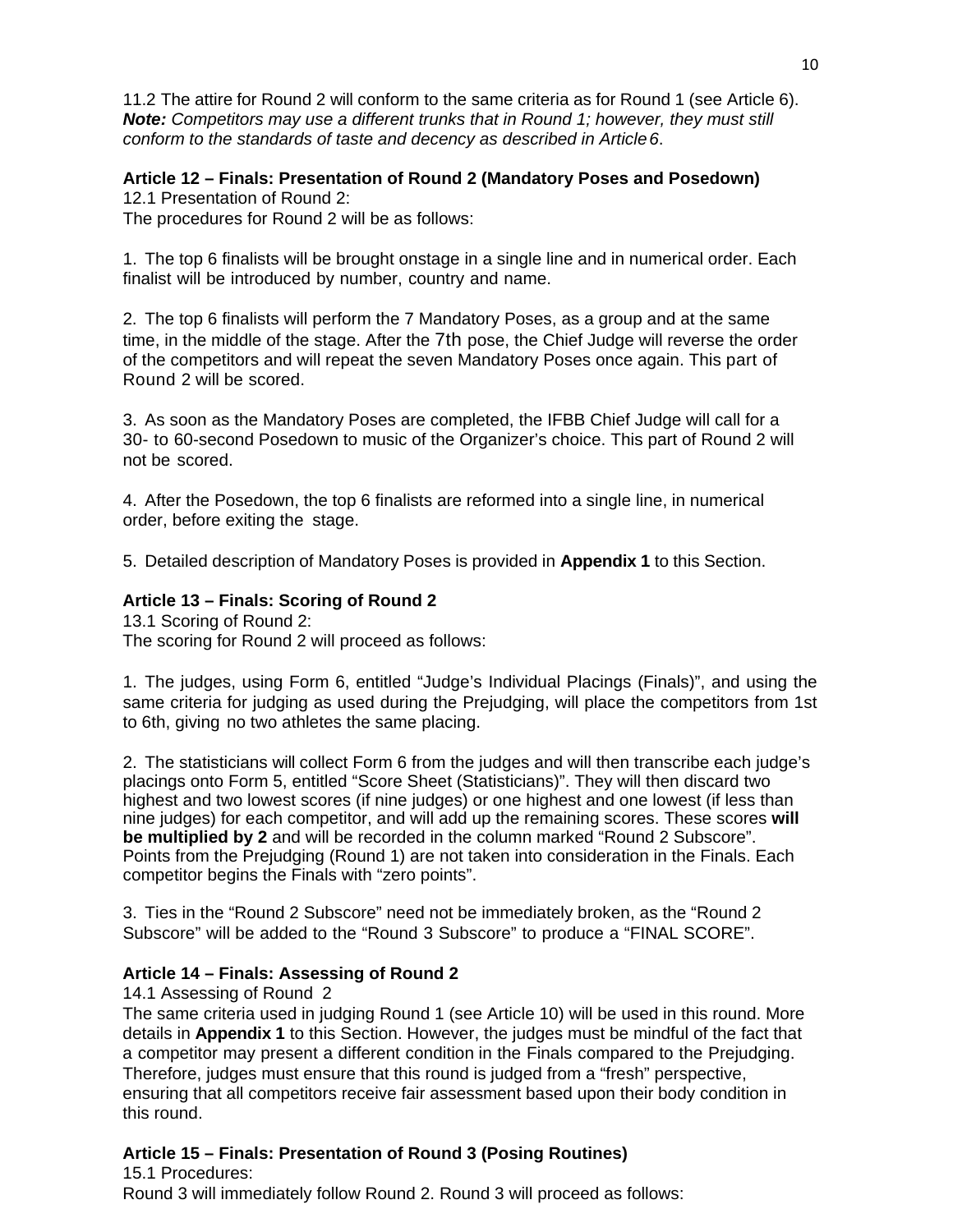1. Each of the top 6 finalists, in numerical order, will perform an individual posing routine to music of his choice, up to a maximum of 60 seconds. This round will be scored.

2. The use of props is prohibited.

3. The attire for Round 3 is posing trunks, which must conform to the same criteria as for the other rounds (see Article 6).

#### **Article 16 - Finals: Scoring of Round 3**

16.1 The scoring for Round 3 will proceed as follows:

1. Using Form 6, entitled "Judge's Individual Placings (Finals)", each judge will mark the competitors in placings of 1 through 6, and will not give more than one athlete the same placing.

2. The judges may use Form 4, entitled "Judge's Personal Notes", to write notes about the athletes.

3. The statisticians will collect Form 6 from the judges and will then transcribe the judge's placings onto Form 5, entitled "Score Sheet (Statisticians)", under the Finals section, Round 3. They will then discard two highest and two lowest scores (if nine judges) or one highest and one lowest (if less than nine judges) for each competitor, will add up the remaining five scores and will write the total under the column marked "Round 3 Subscore".

4. They will then add the "Round 2 Subscore" and the "Round 3 Subscore" to produce a "FINAL SCORE". Points from the Prejudging (Round 1) are not taken into consideration in the Finals. Each competitor begins the Finals with "zero points". They will then record a placing for each competitor under the column marked "FINAL PLACE". The competitor with the lowest "FINAL SCORE" is awarded 1st place while the competitor with the highest "FINAL SCORE" is awarded 6th place.

5. Ties in the "Round 3 Subscore" need not be immediately broken, as the "Round 3 Subscore" will be added to the "Round 2 Subscore" to produce a "FINAL SCORE".

6. Should a tie occur in the "FINAL SCORE", the tie will be broken using the Round 2 Subscores. If a tie still exists, the "Relative Placement Method" will be used and the athlete's "Round 2 Subscore" (see Article 9, point 3).

#### **Article 17 – Finals: Assessing of Round 3**

17.1 Round 3 will be assessed using the following criteria:

1. In the Finals, the judges will be assessing each competitor on how well they display their physique to music. The judge will look for a smooth, artistic, and well-choreographed routine which may include any number of poses; however, the mandatory poses must be included. The competitor must also include intermittent poses so as to display the muscular development of his physique. "Moon" poses and pulling the posing attire so as to display the top inside of the quadriceps or the gluteus maximus shall be strictly forbidden.

2. The judges are reminded that, during this round, they are judging 50% physique and 50% routine.

#### **Article 18 – Finals: The Awarding Ceremony**

18.1 Awarding Ceremony: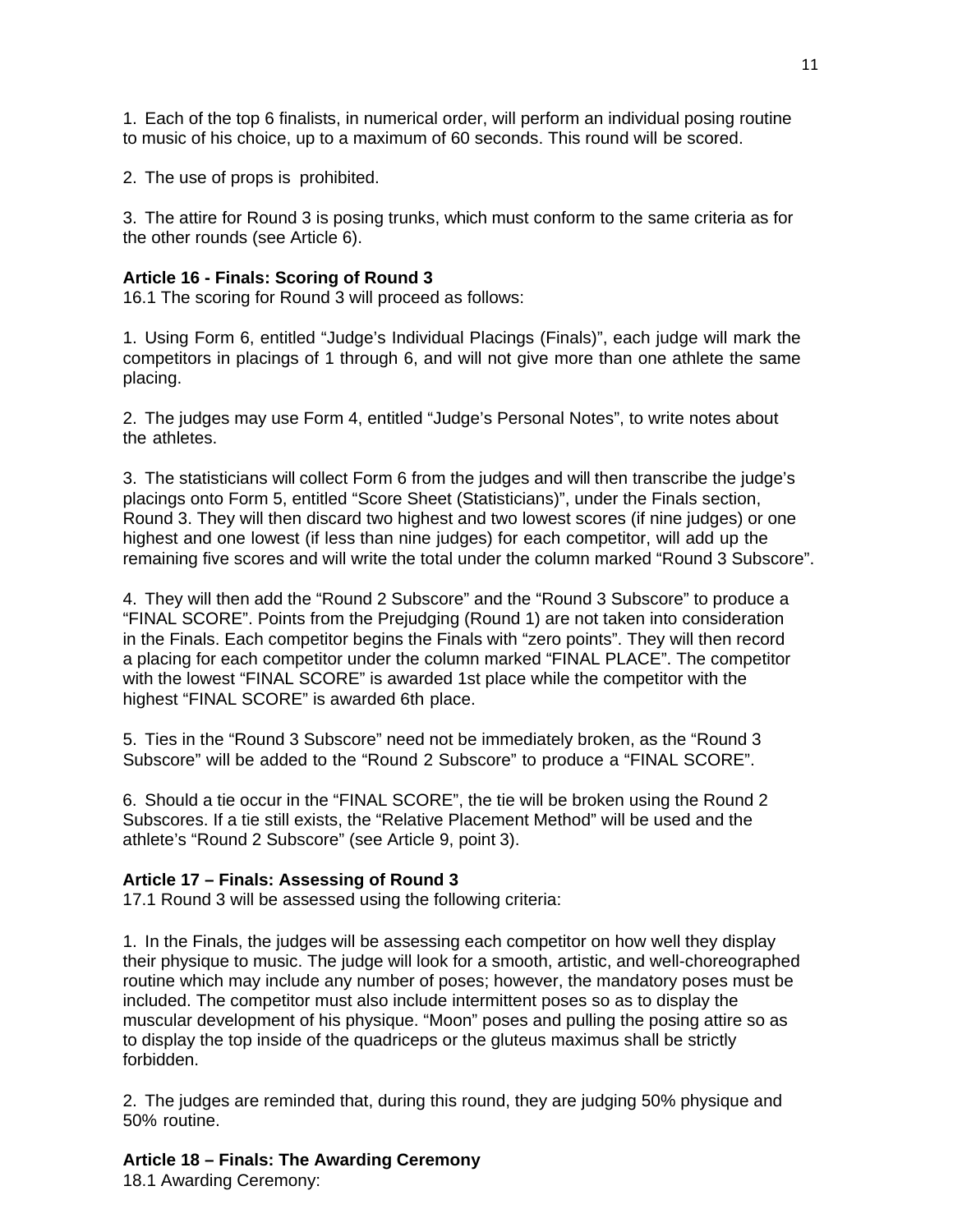The top 6 finalists will be called onstage to take part in the award ceremony. The Master of Ceremonies will announce the number, name and country of the competitor in 6th place and will continue to the competitor in the 1<sup>st</sup> place.

The President of the IFBB, or the top IFBB official at the contests, accompanied by the other official(s) invited by him to take part in this Ceremony, will present the IFBB Medals and/or trophies to the winners.

The national anthem (short version) of the country of the 1st place winner will be played immediately following his receipt of the 1st place award(s).

After the national anthem, the finalists are obliged to remain onstage for a brief period of time for photographic purposes, and to follow the IFBB Chief Judge or Stage Director commands. During the Awarding Ceremony, competitors are not allowed to display their country's flag.

Competitors are expected to accept their places, medals and/or awards and to take part in the Awarding Ceremony to its end (photo session). Competitor, who ostentatiously manifests his disapproval and/or leave the stage prior to the end of the Awarding Ceremony, may be disqualified.

Detailed description of the Awarding Ceremony is available in Section 1: General Rules, Article 16.

# **Article 19 – Overall Category and Award**

19.1 In Men's Bodybuilding the Overall Category is conducted in:

- a. Senior Men's Bodybuilding (for maximum of seven champions)
- b. Junior Men's Bodybuilding (for maximum of two champions)
- c. Master Men's Bodybuilding (for maximum of twelve champions)

19.2 The Overall Category will proceed as follows:

1. Immediately following the Awarding Ceremony for the last Bodybuilding category,all category winners will be brought onstage in numerical order and in a single line,

2. The IFBB Chief Judge will direct the competitors through the 7 Mandatory Poses performed at the center of the stage, in numerical order and then in the reverse order. Comparisons of competitors may be performed, if needed.

3. On completion of the mandatory poses,competitors will perform 30-60 second posedown and then will exit the stage.

4. The judges will use Form 6, entitled "Judge's Individual Placings (Finals)". Each judge will award each competitor an individual placing from 1st to last, ensuring that no two or more competitors receive the same placing.

5. Using Form 5, entitled "Score Sheet (Statisticians)", with nine judges, two highestand two lowest scores will be discarded. The remaining scores will be added to produce an "Overall Category Score" and an "OVERALL CATEGORY PLACE".

6. Should a tie occur in the "Overall Category Score", the tie will be broken using the "Relative Placement" method to the scores of this category (see Article 9, point 3).

7. The "Overall Champion" will be announced and the IFBB Overall Trophy will be presented to him by the IFBB President or top IFBB official at the contest. The trophy will be supplied by the organizing National Federation.

# **Article 20 – Teams Classification Results and Awards**

20.1 Best National Teams: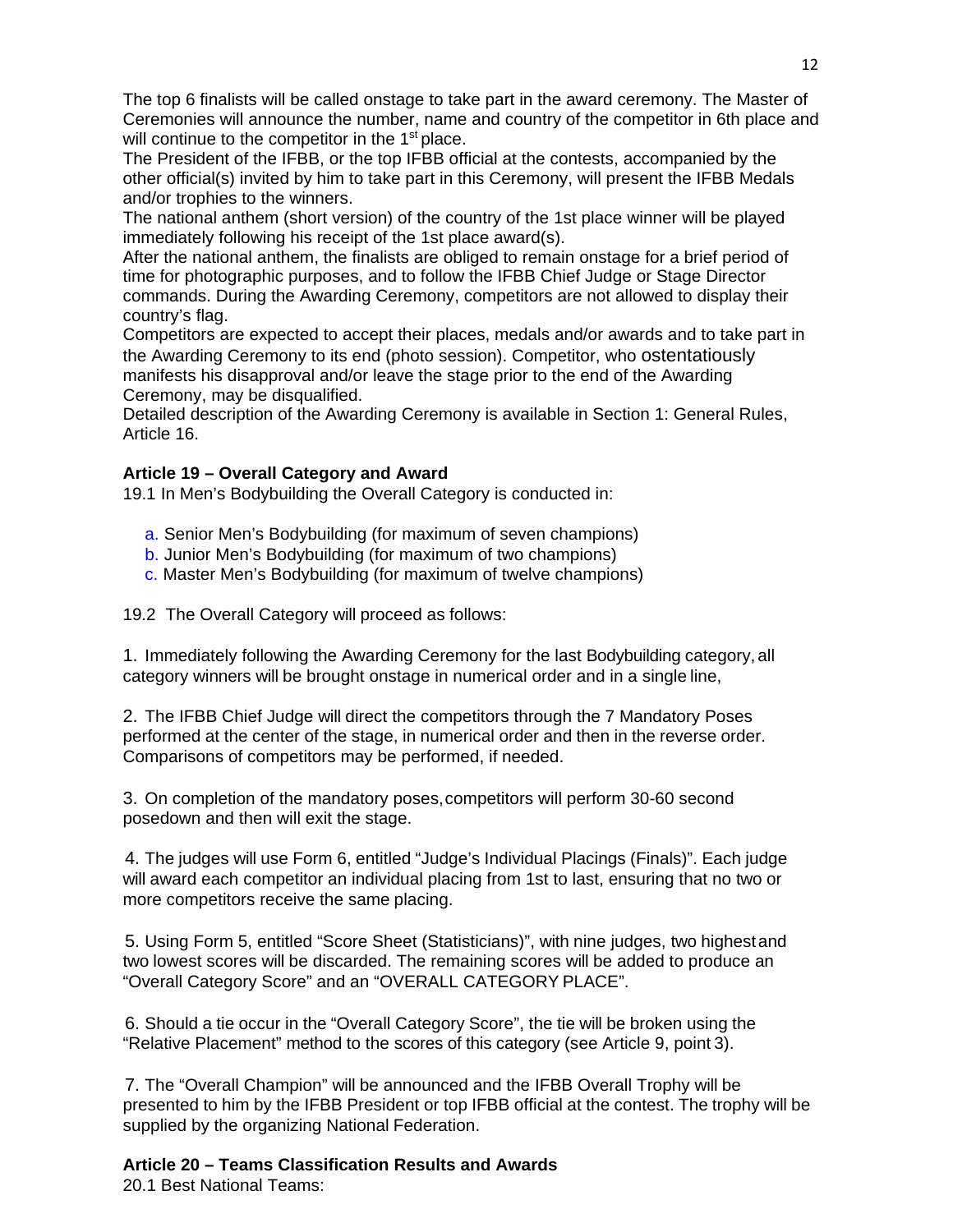The Best National Teams scoring includes:

- Top 5 Men's Bodybuilding athletes at the World Bodybuilding Championships
- Top 2 Junior Men's Bodybuilding athletes at the World Junior Championships
- Top 3 Master Men's Bodybuilding age 40-44 athletes at the World Masters Championships
- Top 3 Master Men's Bodybuilding age 45-49 athletes at the World Masters Championships
- Top 1 Master Men's Bodybuilding age 50-54 athlete at the World Masters Championships
- Top 1 Master Men's Bodybuilding age over 50 athlete at the World Masters Championships

Detailed procedure of the Teams Classification calculations is available in Section 1: General Rules, Article 18.

The chief delegates or team managers of the top 3 countries will accept the awards on behalf of their countries.

Publication of the Final Results – according to Section 1: General Rules, Article 18.

#### **APPENDIX 1: DETAILED DESCRIPTION OF THE SEVEN MANDATORY POSES**

#### **1.1 MEN'S MANDATORY POSES:**

#### **1. Front Double Biceps (see Figure 1)**

Standing face front to the judges, with one leg 40-50 cm forward and to the side, the competitor will raise both arms to shoulder level and bend them at the elbows. The hands should be clenched and turned down so as to cause a contraction of the biceps and forearm muscles, which are the main muscle groups that are to be assessed in this pose. In addition, the competitor should attempt to contract as many other muscles as possible as the judges will be surveying the whole physique, from head to toe.

The judge will first survey the biceps muscles looking for a full, peaked development of the muscle, noting whether or not there is a defined split between the anterior and posterior sections of the biceps, and will continue the head-to-toe survey by observing the development of the forearms, deltoids, pectorals, pec-delt tie-ins, abdominals, thighs, and calves. The judge will also look for muscle density, definition, and overall balance.

#### **2. Front Lat Spread (see Figure 2)**

Standing face front to the judges, with the legs and feet in-line and up to 15 cm apart, the competitor will place the open hands, or clenched fists, against, or gripping, the lower waist or obliques and will expand the latissimus muscles. At the same time, the competitor should attempt to contract as many other frontal muscles as possible. It shall be strictly forbidden for the competitor to pull up on the posing trunks so as to show the top inside of the quadriceps.

The judge should first see whether the competitor can show a good spread of the latissimus muscles, thereby creating a V-shaped torso. Then the judge should continue with the head-to-foot survey, noting first the general aspects of the physique and then concentrating on the more detailed aspects of the various muscle groups.

#### **3. Side Chest (see Figure 3)**

The competitor may choose either side for this pose, in order to display the "better" arm. He will stand with his left or right side towards the judges and will bend the arm nearest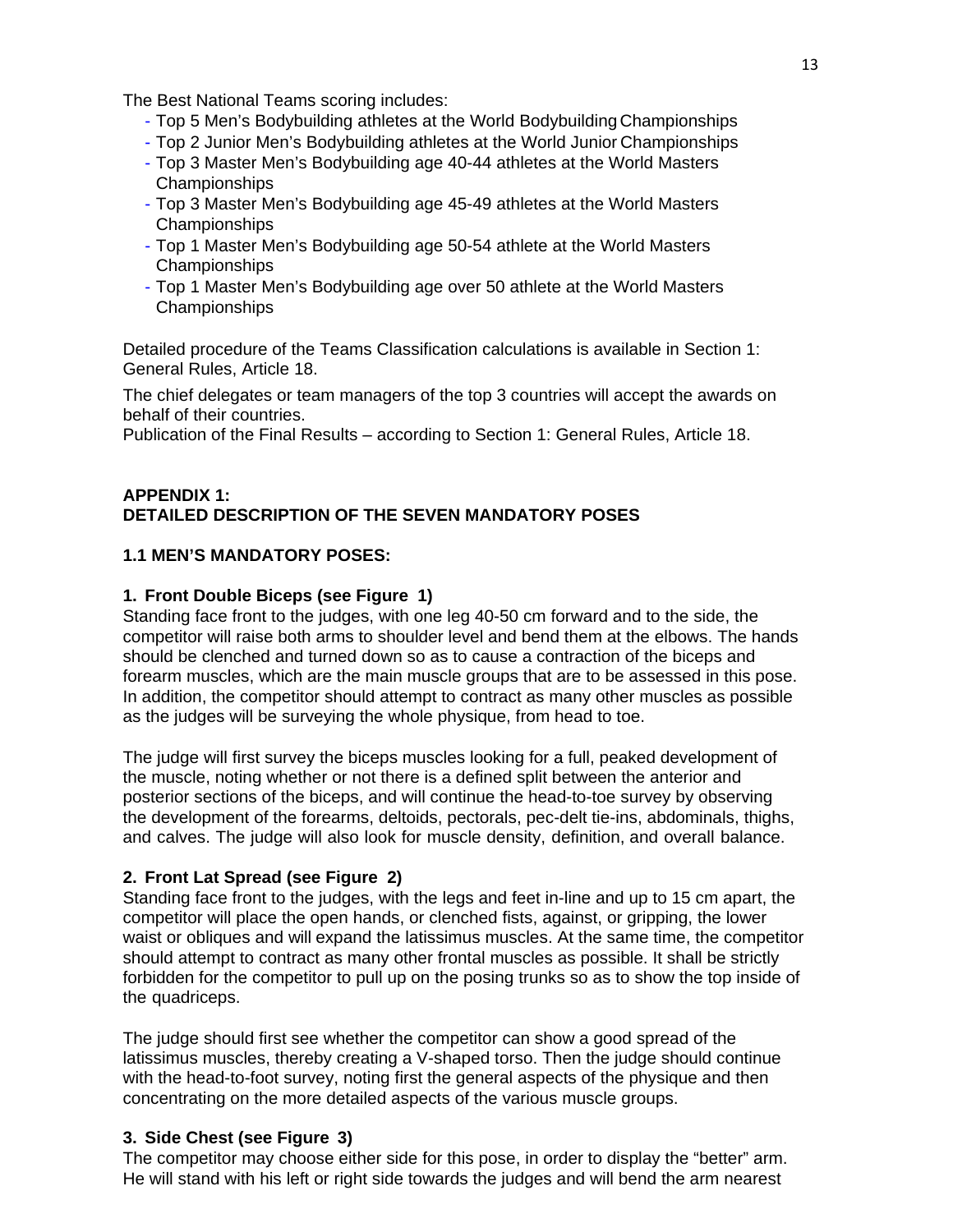the judges to a right-angle position, with the fist clenched and, with the other hand, will grasp the wrist. The leg nearest the judges will be bent at the knee and will rest on the toes. The competitor will then expand the chest and by upward pressure of the front bent arm and contract the biceps as much as possible. He will also contract the thigh muscles, in particular, the biceps femoris group, and by downward pressure on his toes, will display the contracted calf muscles.

The judge will pay particular attention to the pectoral muscles and the arch of the rib cage, the biceps, the leg biceps and the calves, and will conclude with the head-to foot examination. In this pose the judge will be able to survey the thigh and calf muscles in profile, which will help in grading their comparative development more accurately.

#### **4. Back Double Biceps (see Figure 4)**

Standing with his back to the judges, the competitor will bend the arms and wrists as in the Front Double Biceps pose, and will place one foot back, resting on the toes. He will then contract the arm muscles as well as the muscles of the shoulders, upper and lower back, thigh and calf muscles.

The judge will first survey the arm muscles and then do the head-to-foot survey, during which there are more muscle groups to look at than in all of the other poses. This includes the neck, deltoids, biceps, triceps, forearm, trapezius, teres, infraspinatus, erector spinae, external obliques, latissimus dorsi, gluteus, thigh biceps, and calves. This pose, probably more than the others, will help the judge to determine the quality of the competitor's muscle density, definition, and overall balance.

# **5. Back Lat Spread (see Figure 5)**

Standing with his back to the judges, the competitor will place his hands on his waist with his elbows kept wide, with the legs and feet in-line and up to 15 cm apart. He will then contract the latissimus dorsi as wide as possible. The competitor should make an effort to display the opposite calf to that which was displayed during the back double biceps pose so the judge may assess both calf muscles equally. It shall be strictly forbidden for the competitor to pull up on the posing trunks so as to show the gluteus maximus muscles.

The judge will look for a good spread of the latissimus dorsi, but also for good muscle density and will again conclude with the head-to-foot survey.

#### **6. Side Triceps (see Figure 6)**

The competitor may choose either side for this pose so as to show the "better" arm. He will stand with his left or right side towards the judges and will place both arms behind his back, either linking his fingers or grasping the front arm by the wrist with his rear hand. The leg nearest the judges will be bent at the knee and the foot will rest flat on the floor. The leg farthest to the judges will be bent at the knee and the foot resting on the toes. The competitor will exert pressure against his front arm, thereby causing the triceps muscle to contract. He will also raise the chest and contract the abdominal muscles as well as the thigh and calf muscles.

The judge will first survey the triceps muscles, and conclude with the head-to-foot examination. In this pose, the judge will be able to survey the thigh and calf muscles in profile, which will help in grading their comparative development more accurately.

# **7. Abdominals and Thighs (see Figure 7)**

Standing face front to the judges, the competitor will place both arms behind the head and will place one leg forward or will keep the legs and feet in-line and up to 15 cm apart (optionally). He will then contract the abdominal muscles by "crunching" the trunk slightly forward. At the same time, he will contract the thigh muscles of the leg(s).